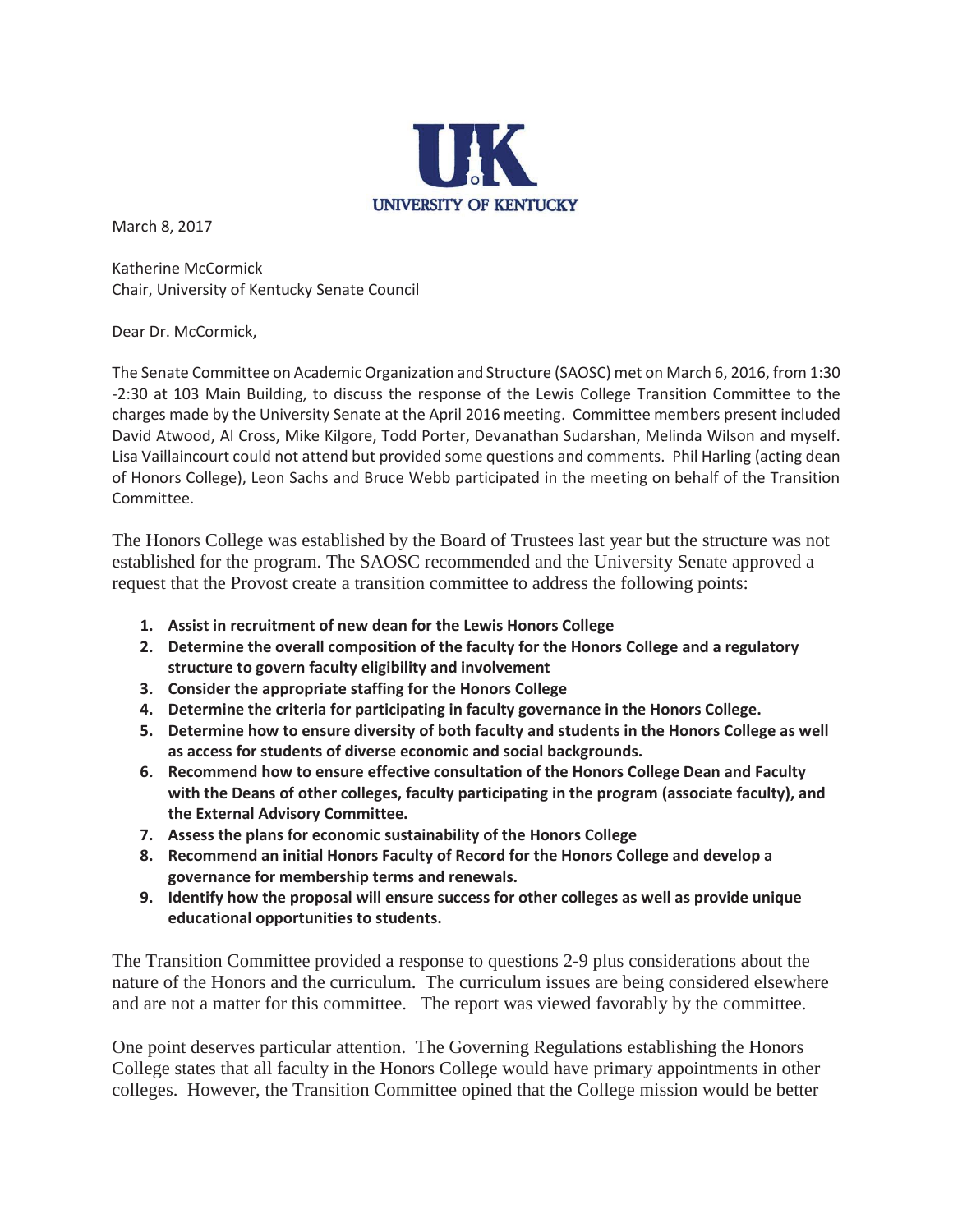served if a cohort of instructors had primary appointments in the Honors College. Therefore the Transition Committee provided a second document proposing a change in the Governing Regulations to allow for primary appointment of lecturers in the Honors College.

By way of explanation, two concerns led to the initial recommendation by the SAOSC and the Senate that lecturers have primary appointments in other departments: 1) the careers of lecturers may be better served if they had appointments in the colleges representing their academic disciplines and, 2) having a college populated by untenurable faculty would decrease the academic freedom within the unit. Dean Harling responded that the Honors College would seek joint appointments for faculty with other colleges and also involve faculty from the appropriate disciplines during hiring and evaluation of lecturers. These provisions were discussed by the committee and would be included in the rules of procedure for the college. Also, governance of the college would be based on the faculty of record, the majority of whom would be tenured or tenurable faculty from other colleges.

Other questions concerned economic sustainability, extent to which the courses would be run by tenured faculty from other colleges, support from other colleges and the extent to which the students would be integrated across programs on campus. These points were well represented in the report from the transition committee and the responses of Dean Harling and Profs. Sach and Webb supported those views.

In summary:

- 1) The SAOSC endorses the Honors College Transition Committee report of January 30, 2017 (and its contents) and recommends endorsement by the Senate.
- 2) The SAOSC recommends that Senate endorse a change to Governing Regulation VII (University Organization) to allow primary appointments of lecturers in the Lewis Honors College.

On behalf of SAOSC,



Digitally signed by Ernest Bailey DN: cn=Ernest Bailey, o=University of Kentucky, ou=MH Gluck Equine Res Center, email=ebailey@uky.edu, c=US Date: 2017.03.29 14:01:15 -04'00'

Ernie Bailey, chair SAOSC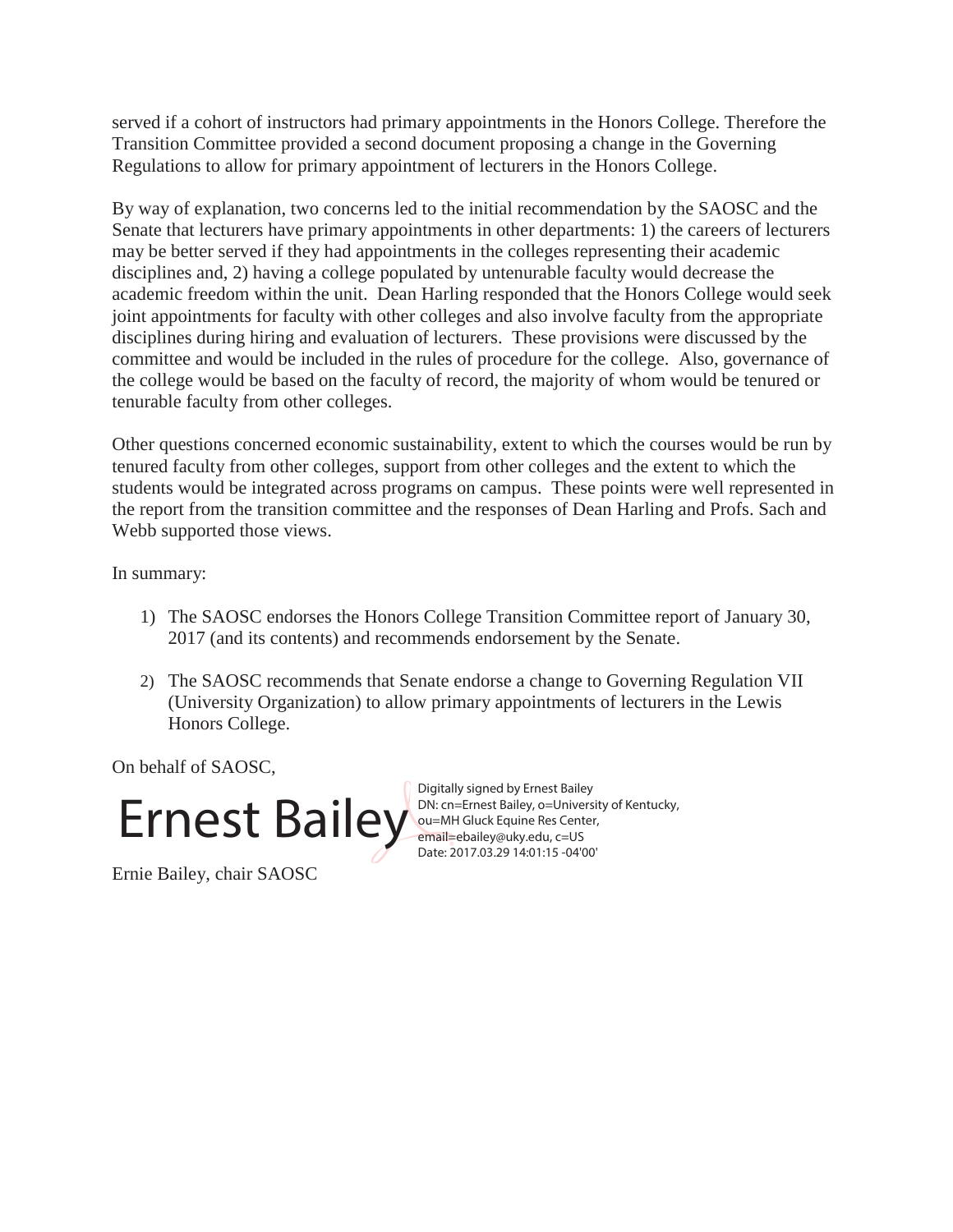**To:** Ernie Bailey (Chair, SAOSC)

**From:** Phil Harling, Interim Dean, Lewis Honors College

**Date:** January 30, 2017

**RE:** Amendment of Governing Regulations to enable appointment of Lecturers with primary appointments in the Lewis Honors College

On December 9, 2016, the Honors Transition Committee issued their report in response to the April 4, 2016 charge from SAOSC to consider an appropriate curriculum for the Honors College – most notably, how best to expand from a 21-hour to a 30-hour curriculum. Having briefed the full Senate on the Transition Committee report on December 12, 2016, I am now putting the relevant recommendations into the form of proposals to be vetted through the University Senate. The proposal I wish to submit for consideration in this memo is *an alteration of the University's Governing Regulations to make it possible for Lecturers to hold primary appointments within the Lewis Honors College.*

Central to the new Honors curriculum will be a foundational seminar, "The Individual and Society," that will be required of all Honors underclassmen. The purpose of this course is to build a sense of intellectual community among students in the Lewis Honors College by engaging them in a shared academic experience. A 3-credit, 1-semester course, it will emphasize the development of analytical reading and writing skills. The course will be writing-intensive, requiring students to produce 20-25 pages over the course of the semester and to complete at least one assignment that includes a formal revision process. The overarching theme of the course will address the relationship of the individual to society, and students will explore how the three main branches of academic inquiry—humanities, natural sciences, social sciences address this topic. The course theme is intentionally broad, inviting periodic revision by the course instructors. It is nevertheless desirable that there be a substantial (approximately 75%) degree of standardization in texts and assignments each semester, and through successive iterations of the course, for the sake of establishing an Honors College tradition and building community across grade levels.

The Transition Committee has recommended that the best way of ensuring adequate instructional support for the proposed foundational seminar is to hire a modest cohort of Lecturers whose instructional time will mostly be allocated to this course. Of course it is desirable for tenure-eligible faculty to be involved in the teaching of this seminar. However, given the historic difficulty in recruiting a critical mass of tenure-eligible faculty to teach Honors seminars and Honors sections of large 100- and 200-level courses, it is not realistic to think that many such faculty members would be able and willing to teach the foundational seminar on a predictable basis. Thus we anticipate the need to hire a small group of Lecturers to do most of the foundational seminar teaching.

It needs to be pointed out here that the Transition Committee report envisions regular UK faculty members continuing to play the lead instructional role in the expanded Honors curriculum. Our fond hope is that faculty involvement in the Lewis Honors College will broaden and deepen as we move forward. The lion's share of this richer Honors curriculum should and will be the preserve of the established UK faculty. Regular faculty members will dominate in the provision of all other Honors course offerings, as they have done in the past. The Faculty Fellows program detailed in the Transition Committee report (and alluded to below) will also provide a core of faculty members who will contribute very significantly to Honors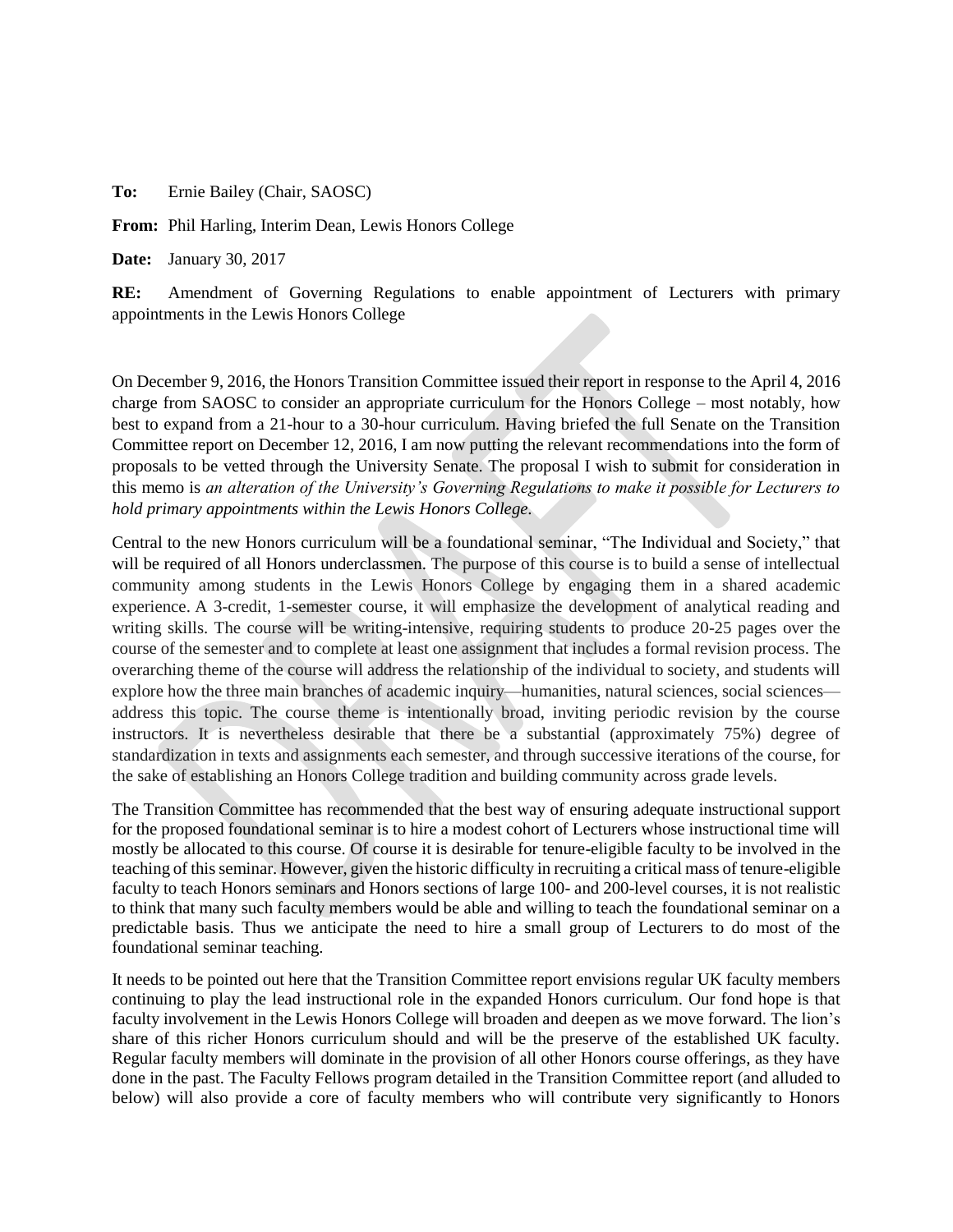instruction on staggered terms. The Transition Committee expressed the imperative for greater diversity and variety among Honors seminars, with a significantly greater volume of UK faculty rotating in and out of them. The obvious goal should be to put more of UK's best teachers in front of UK's best undergraduates. This is an established Honors College goal on which the incoming permanent dean will be expected to work assiduously.

Let me now turn to how the Transition Committee envisioned the deployment of a small cohort of primaryappointment Lecturers. Their report stressed that these Lecturers should be compensated at a competitive level. They should be given some measure of instructional guidance and support. Three-year renewable terms would suggest a modicum of stability, and provide Lecturers with a reasonably stable career path. We should hire the best people we can, which means there will be some measure of turnover. Lecturers should be expected to teach one course per year in their core discipline, and their DOE would need to reflect this. Their instructional service within their core disciplines can serve to broaden the participation of tenured and tenure-eligible faculty members in Honors – core disciplines can "lend" to Honors the instructional time of one of their faculty members, just as Honors is "lending" the Lecturer's instructional time to her/his core discipline. Since the Transition Committee envisions an umbilical connection between Lecturers housed in the Lewis Honors College and the core disciplines in which they hold their Ph.D.s, it is vitally important that the relevant core disciplines fully participate on Lecturer search committees. Once a Lecturer is hired, s/he should be assigned a faculty mentor within the core discipline, as a means of ensuring an ongoing connection with the relevant department. Since some proportion of Lecturers' instructional time will regularly be assigned to their core discipline, there will be a mechanism to ensure that the relevant department will meaningfully participate in the merit evaluation and promotion review of Lecturers. Opportunities to secure secondary appointments in the relevant core-discipline departments will strengthen that connection all the more.

With these safeguards built into their DOEs, the Transition Committee deemed it imperative that Lecturers be granted primary appointments within the Lewis Honors College, where over 85 percent of their DOE will typically reside. While most of that percentage will be attached to instruction, Honors Lecturers will also be expected to provide meaningful service to our 2,000 Honors students – through the review of applications, through informal mentorship, and through regular participation in extra- and co-curricular events.

UK's Governing Regulations will need to be amended to make it possible for Lecturers' primary appointments to reside in the Honors College. The Transition Committee understood that it would be conceivable for their primary appointments to reside in their core-discipline college while the large majority of their DOE was assigned to Honors. But the Committee's fear was that, over time, such an arrangement would pose a real disadvantage to Honors. Possession tends to be nine-tenths of the law. Over time there would be strong centrifugal pressure for more of the Lecturers' DOEs to shift to their core disciplines, thus eroding the instructional capacity for the Honors foundational seminar in the long run. Since the very point of hiring Lecturers is to guarantee this capacity, the Transition Committee report declared that it is vitally important that their primary appointments reside within Honors.

## *Safeguards recommended by the Transition Committee*

The Lewis Honors College is unusual in having no faculty members with primary appointments housed within the College. Indeed, UK's Governing Regulations explicitly state that "regular members of the Honors Faculty are tenured or tenure-eligible faculty members with primary appointment in another college who have a recurring, dedicated assignment in the Honors College, reflected in their Distribution of Effort" [\(GR, Part VII.E.2.a-c\).](http://www.uky.edu/regs/files/gr/gr7.pdf) Fortunately, for several years now the Honors Program/College has enjoyed the services of a Faculty of Record (FoR) comprised of 11 faculty members who are appointed through the University Senate. Moreover, the Transition Committee recommended the institution of a Faculty Fellows program in which as many as 9 faculty members at any one time would devote up to half of their DOE to the Honors College; a recurring line item of \$500,000 will be built into the Honors budget by the Provost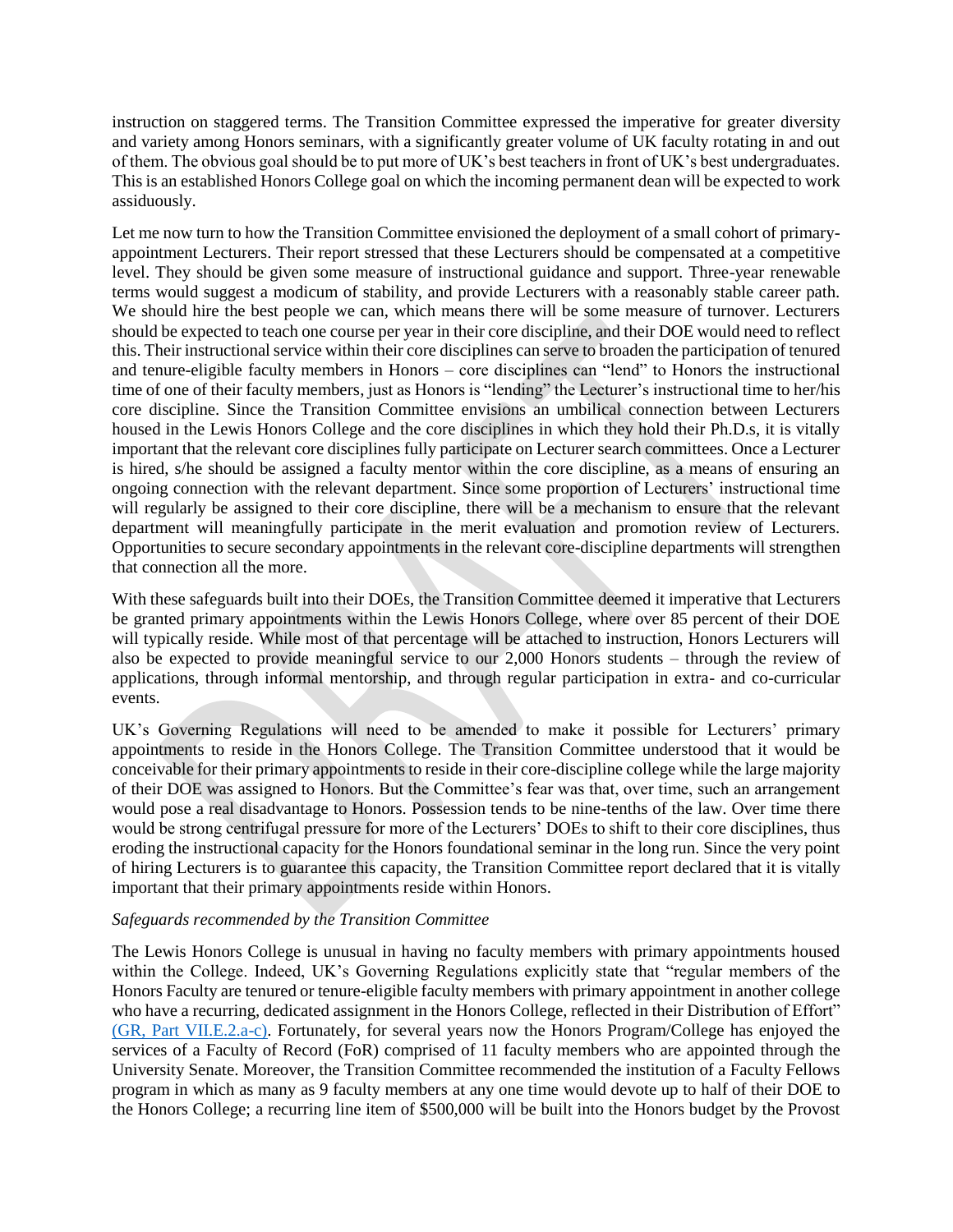Budget Office in order to buy out Faculty Fellows' time for this purpose. Faculty Fellows will serve as *exofficio* members of the FoR during their terms of service. Taken together, regular and *ex-officio* members of the FoR should amount to some 20 faculty members – thus providing a substantial cohort that will function as the faculty of the Lewis Honors College. This sizable cohort of faculty will be big enough to command the large majority of votes on specific curricular or other matters, even on occasions when they agree to assign voting rights to Lecturers. Thus far the FoR has chiefly assisted in the vetting of Honors course proposals. The Transition Committee has proposed a significant expansion of their role, so that in governance matters they behave like the tenured faculty within a department. *Most importantly, they will serve as a body that can safeguard the Lecturers appointed to Honors chiefly to teach the foundational seminar from the untrammeled will of the Honors Dean.* In addition to vetting course proposals and advising the Dean on budgetary matters, the FoR will advise the Dean on annual merit review of Lecturers, and on the question of promotion from the rank of Lecturer to that of Senior Lecturer. Thus the FoR will provide Lecturers with the sort of protection from the Dean that Lecturers enjoy in other UK colleges, while providing the Dean with the regular faculty counsel that deans enjoy in other colleges. Each member of the FoR would need to have some reasonable percentage of their DOE (perhaps 5 percent) assigned to Honors. Members should also be placed on staggered fixed terms (perhaps of 3 or 4 years).

# *Suggested Revisions to the Governing Regulations*

GR VII. E.2. The Honors Faculty

## a. Membership

The membership of the Honors Faculty shall consist of the Dean of the College, associate or assistant deans holding professorial faculty rank (i.e. assistant, associate, or full professor) and who have assignment in the College, and regular and associate faculty members.

Regular members of the Honors Faculty are tenured or tenure-eligible faculty members with primary appointment in another college who have a recurring, dedicated assignment in the Honors College, reflected in their Distribution of Effort (DOE).

Associate members of the Honors Faculty are those with primary appointment in another college who have an occasional assignment to provide instruction in the Honors curriculum**, and Lecturers with primary appointment in the Honors College and a regular assignment to provide instruction in the Honors curriculum.**

The above members of the Honors Faculty shall possess the following qualifications:

A doctoral degree or its equivalent in scholarly reputation;

The rank of assistant professor (or equivalent) **lecturer** or higher;

Demonstrated excellence in teaching and mentoring of undergraduate students; and

Demonstrated interest in honors students and the willingness to participate in the Honors College.

The Dean of the Honors College confers membership in the Honors Faculty. The appointments of regular members are made upon recommendation of Regular Honors Faculty after review of the qualifications of the persons proposed for membership by the dean of the college of primary appointment. The Dean of the Honors College may appoint, with appropriate duties and privileges, associate members in the Honors College Faculty in accordance with the Rules of the Honors College approved by the University Senate.